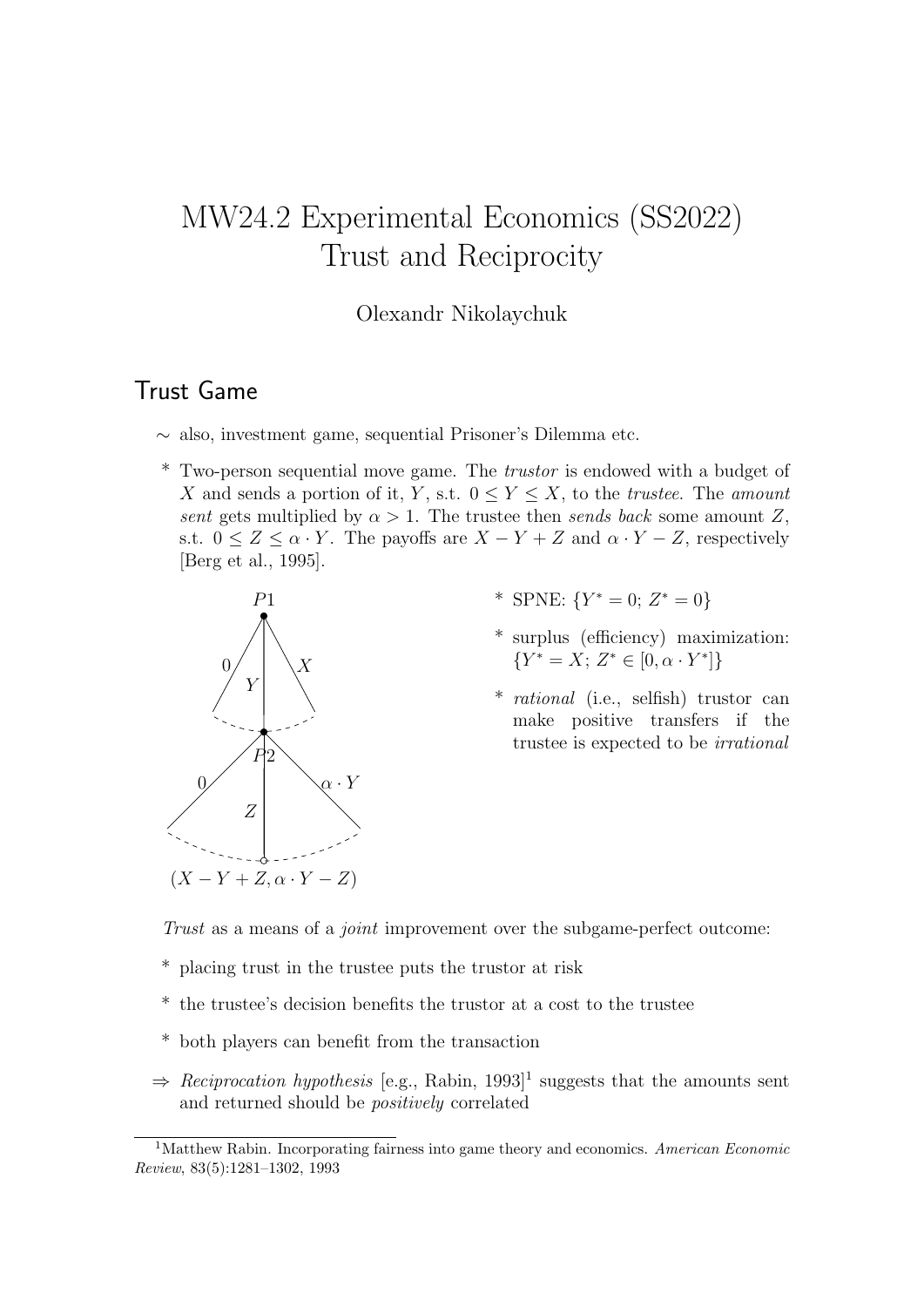### Reciprocity (direct<sup>2</sup> & strong<sup>3</sup>) [Rabin, 1993]:

- \* people are willing to sacrifice their own material well-being to help others who are being kind
- \* people are willing to sacrifice their own material well-being to punish others who are being unkind
- \* both motivations have a greater effect on behavior as the material cost of sacrificing becomes smaller
- $\Rightarrow$  players care not only about the others' actions but also about their motives
- $\Rightarrow$  non-N.E. strategies can be supported by "fairness equilibrium" conditional on beliefs

#### Berg et al. [1995]

- \* between-subject; double-blind; treatments: no history and social history
- \* both players have endowments of 10; multiplier  $= 3$
- \* social history treatment  $\leftarrow$  behavioral data from the no history treatment
- (?) is trust evolutionary viable (i.e., can it have emerged as a norm)?

| no history [Fig. 2]: | social history [Fig. 3]: |
|----------------------|--------------------------|
|----------------------|--------------------------|

- $\Rightarrow$  30/32 send posit. amounts  $\Rightarrow$  25/28 send posit. amounts
- $\Rightarrow$  5.16 sent and 4.66 returned (avg)  $\Rightarrow$  5.36 sent and 6.46 returned (avg)
- $\Rightarrow$  transfers of 5 or 10  $\rightarrow$  *positive* net returns (i.e., all-or-nothing norm) [Appendix B]  $\Rightarrow$  5  $\rightarrow$  7.14 and 10  $\rightarrow$  13.17; 5 or 10 sent in 50% cases

 $\Rightarrow$  reciprocation hypothesis confirmed

#### Trust (reciprocity) versus altruism/inequality aversion:

- \* transfers resulting from other-regarding preferences do not depend on the behavior of others [e.g., inequality aversion à la Fehr and Schmidt, 1999]
- \* transfers resulting from trust or reciprocity are conditional on the behavior of others [e.g., Rabin, 1993]

<sup>&</sup>lt;sup>2</sup>Immediate interaction between the players as opposed to, e.g., A interacting with B and B interacting with C

<sup>&</sup>lt;sup>3</sup>Without positive payoff consequences for oneself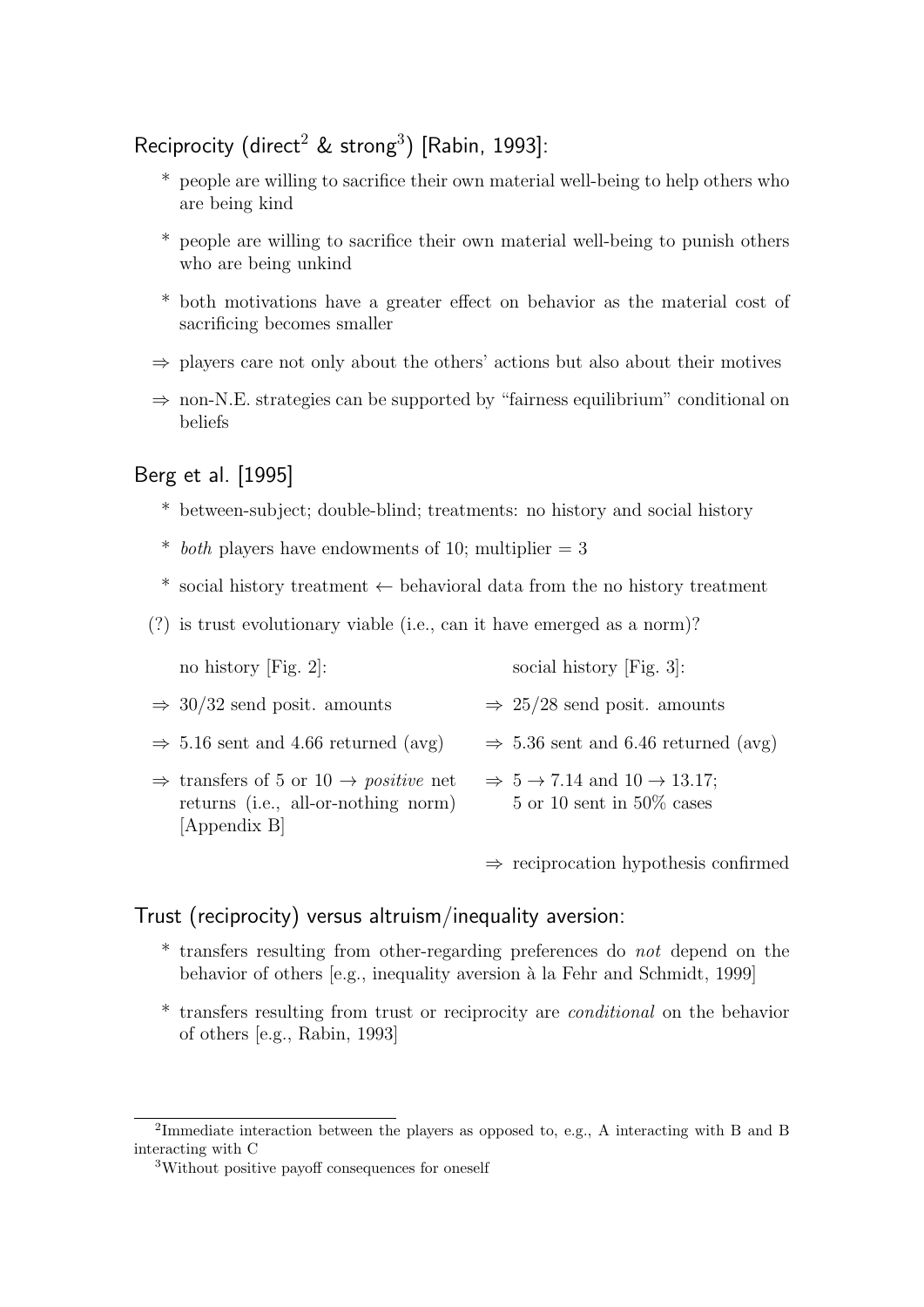### Cox [2004]

- ∼ reciprocity (trust) ⇔ conditional kindness
- ∼ other-regarding preferences ⇔ unconditional kindness
- \* to trust is to have a particular belief about the behavior of others
- (!) even selfish trustors will make transfers if the expected net return is positive
- \* check if Berg et al. [1995] results are indeed due to trust (reciprocity) or rather due to other-regarding preferences
- \* treatments (between-subject):
	- $A \sim$  control [Berg et al., 1995]
	- $B \sim$  trustee is passive
	- $C \sim$  trustor is passive (transfers taken from A; unknown to the trustees to avoid indirect reciprocity)
- $\Rightarrow$  26/32 trustors send positive amounts in A; 5.97 on average [Fig. 1]
- $\Rightarrow$  19/30 trustors send positive amounts in B; 3.63 on average [Fig. 2, Table 1]
- $\Rightarrow$  17/32 trustees return positive amounts in A; 13/32 in C
- $\Rightarrow$  average back transfers of 4.94 and 2.06 in A and C, respectively [Fig. 3]
- $\Rightarrow$  both other-regarding and reciprocal behavior observed [B, C and B A,  $C - A$ ]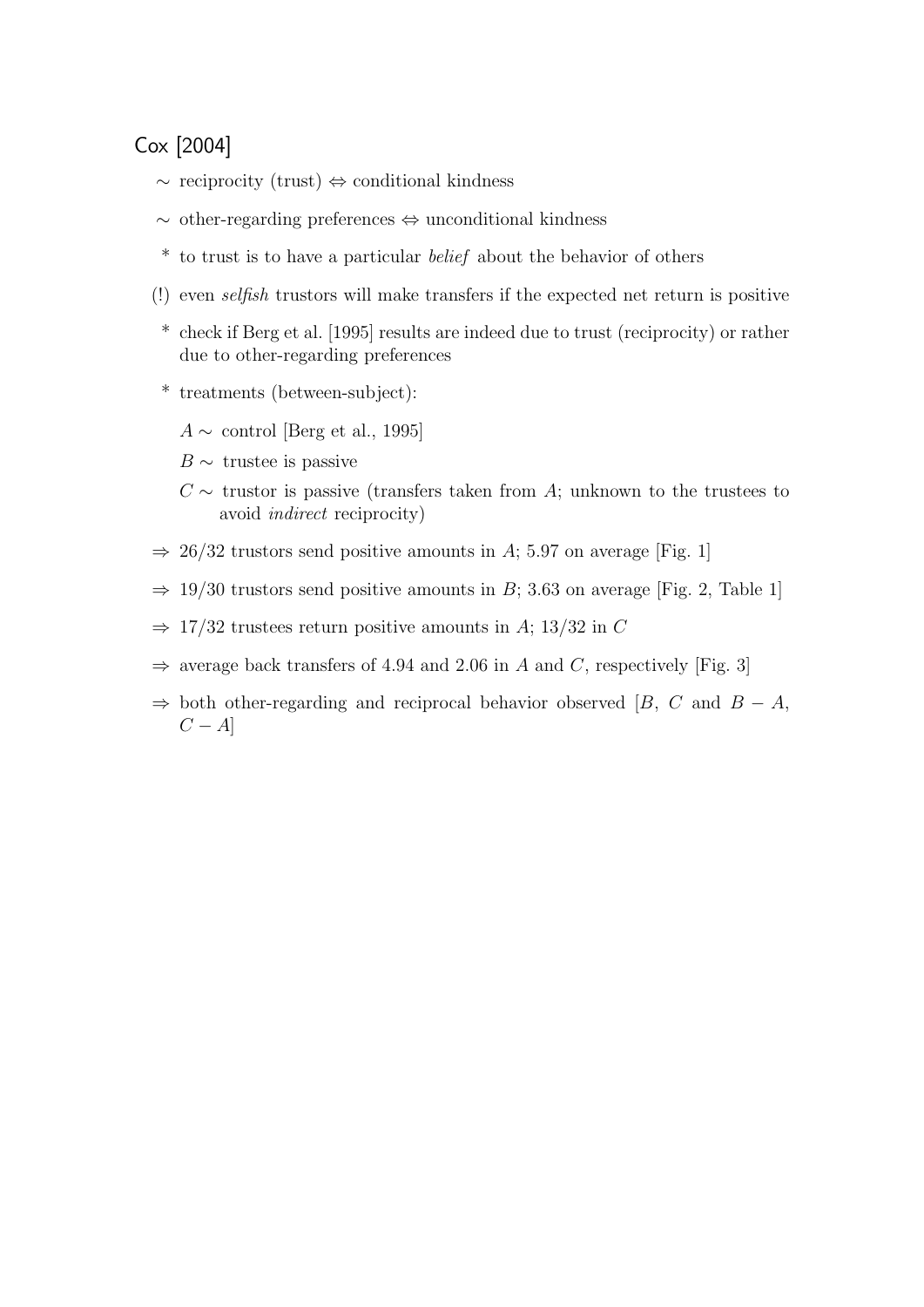### Reciprocity (Gift Exchange) Game

- $\sim$  contrary to the Trust game, it is the *second* player who 'generates' welfare
- $*$  Two-person sequential move game. The *employer* offers wage  $w$ , s.t.  $w \in [w,\overline{w}]$ . Upon observing w, the worker chooses effort level e, s.t.  $e \in [e, \overline{e}]$ . The respective payoffs are  $v \cdot e - w$  and  $w - c(e)$ , s.t.  $c(e) \sim convex$ ,  $c(\underline{e}) = 0$ , and  $v > 0$  [Fehr et al., 1993].

$$
\Rightarrow \text{SPNE: } \{w^* = \underline{w}; e^* = \underline{e}\}
$$

 $\Rightarrow$  surplus (efficiency) maximizing outcome:  $c'(e) = v \Rightarrow e^* > e$ 

#### Fehr et al. [1993]

- ∼ test of the "fair wage-effect" hypothesis (i.e., higher wages lead to higher effort levels even in the absence of penalties for shirking)
- \* stage 1:
	- employers make wage proposals (progressive one-sided oral auction)
	- workers decide whether or not to accept (#employers  $\lt$  #workers)
- \* stage 2:
	- hired workers choose their effort level [Table 1]
- \* 12 repetitions; matching identities unknown (i.e., stranger matching)
- \* payoffs =  $\{(126 p) \cdot e; p m(e) 26\}$  or  $\{0, 0\}$
- ∼ price of labor should converge to the market clearing wage under the "no fairness" hypothesis  $(p^* = 30 \text{ since the wages had to be multiples of } 5)$
- $\Rightarrow$  lowest price of 30 observed only once out of 276 cases
- $\Rightarrow$  average price was 72, providing 42% of the surplus to the worker
- $\Rightarrow$  minimum effort chosen in 16% cases, average was 0.4
- $\Rightarrow$  wage and effort level are *positively* correlated [Table 2, Fig. 1]
- $\Rightarrow$  reciprocal behavior persists over time [Fig. 2]